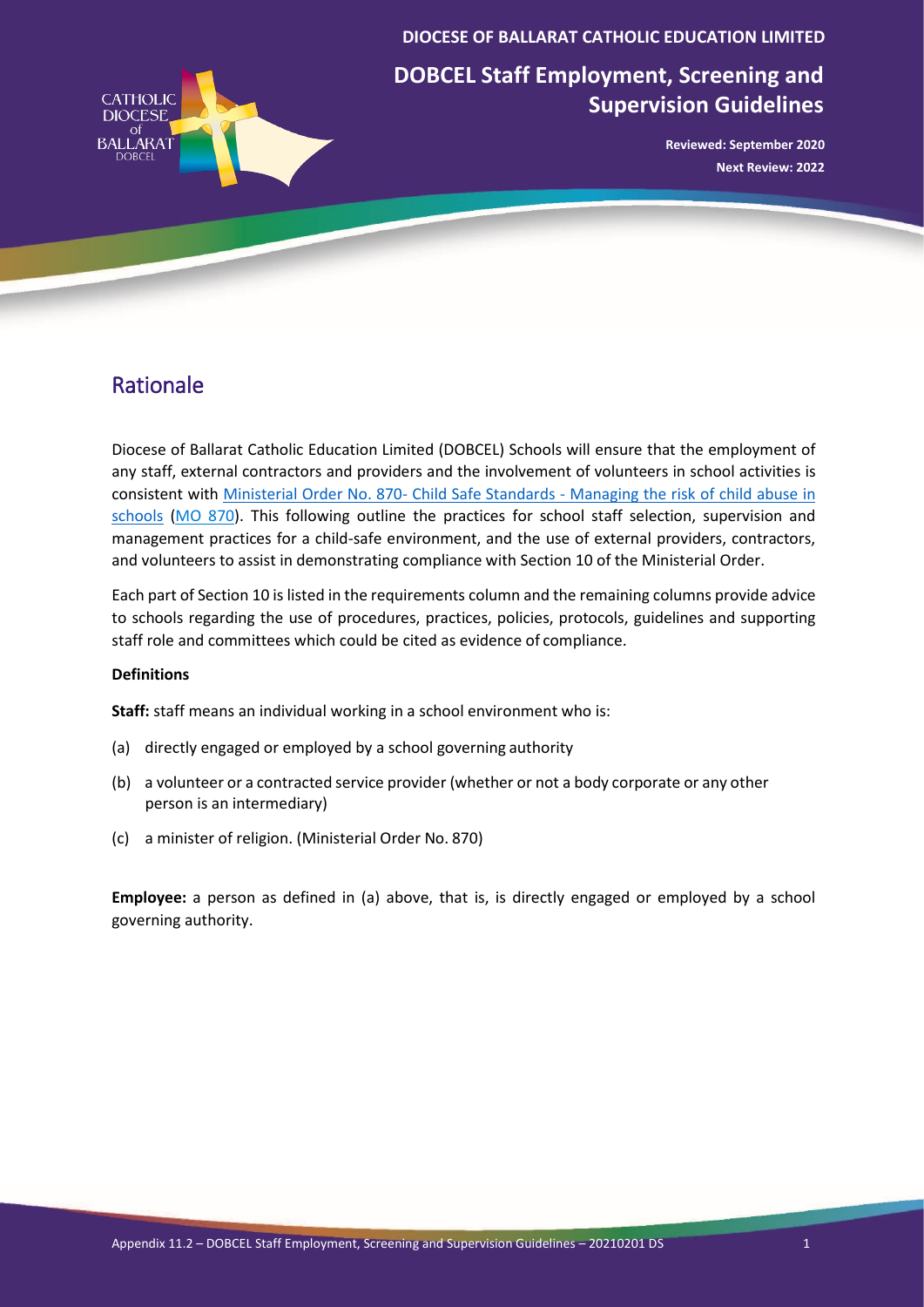| <b>Requirements</b>                                                                                                                                                                                                                                                        | <b>School Procedures and</b><br><b>Practices which could</b><br>demonstrate that the<br>school is meeting                                                                                                                                                                                                                                                                                                                                                                                                           | Supporting policies, protocols and guidelines that the school may<br>utilise to demonstrate compliance.                                                                                                                                                                                                                                                                                                                                                                                                                                                                                                                                                                                                                                                                                                                                                                                                                                                                                            | <b>Supporting staff roles and</b><br>committees that the school<br>may utilise.                                                                                                                            |
|----------------------------------------------------------------------------------------------------------------------------------------------------------------------------------------------------------------------------------------------------------------------------|---------------------------------------------------------------------------------------------------------------------------------------------------------------------------------------------------------------------------------------------------------------------------------------------------------------------------------------------------------------------------------------------------------------------------------------------------------------------------------------------------------------------|----------------------------------------------------------------------------------------------------------------------------------------------------------------------------------------------------------------------------------------------------------------------------------------------------------------------------------------------------------------------------------------------------------------------------------------------------------------------------------------------------------------------------------------------------------------------------------------------------------------------------------------------------------------------------------------------------------------------------------------------------------------------------------------------------------------------------------------------------------------------------------------------------------------------------------------------------------------------------------------------------|------------------------------------------------------------------------------------------------------------------------------------------------------------------------------------------------------------|
| 1. Subject to the<br>requirements of the<br><b>Education Training Reform</b><br>Act (ETR), the school<br>governing authority must<br>ensure that the school<br>implements practices for a<br>child-safe environment in<br>accordance with this<br>clause. (Section 10 (1)) | tbuhe requirements.<br>Child safety is a<br>$\bullet$<br>standing item on Staff<br>Meeting agenda and<br>the School Advisory<br>Council (SAC) agenda<br>Risk management<br>procedures for<br>monitoring<br>employment practices<br>for staff are in place<br>Staff have annual<br>professional learning<br>on child safety<br>Staff are provided<br>$\bullet$<br>with child safety<br>policy and procedures<br>Staff (non-employee)<br>$\bullet$<br>sign code of conduct<br>when signing in<br>(electronic sign in) | <b>DOBCEL Child Safety Policies</b><br>$\bullet$<br>DOBCEL Code of Conduct for Directors<br>$\bullet$<br>DOBCEL Safeguarding Children and Young People Code of<br>$\bullet$<br>Conduct<br>CECV Guidelines on the Employment of Staff in Catholic<br>$\bullet$<br>Schools available at<br>http://www.cecv.catholic.edu.au/Industrial-<br>Relations/Communications/Child-Safety<br>CECV Guidelines on the engagement of volunteers in Catholic<br>$\bullet$<br>schools available at<br>http://www.cecv.catholic.edu.au/getmedia/14f0d67b-fb34-<br>48eb-bd2c-0a32688b1a96/Volunteer-Guidelines.aspx<br>CECV Guidelines on Engagement of External Contractors in<br>$\bullet$<br>Catholic Schools available at<br>http://www.cecv.catholic.edu.au/getmedia/a099f220-2e9a-<br>4b5a-9147-8f11e49a28d1/Contractor- Guidelines.aspx<br>VRQA Staff Selection Checklist available at<br>$\bullet$<br>www.vrga.vic.gov.au<br>CECV Engaging External Labour Providers and casuals<br>$\bullet$<br>available at | <b>Risk Management</b><br>$\bullet$<br>Committee<br>Child Safety Officer<br>$\bullet$<br>Child Safety<br>$\bullet$<br>Committee<br><b>DOBCEL</b><br>Wellbeing and<br>Safeguarding<br>Standing<br>Committee |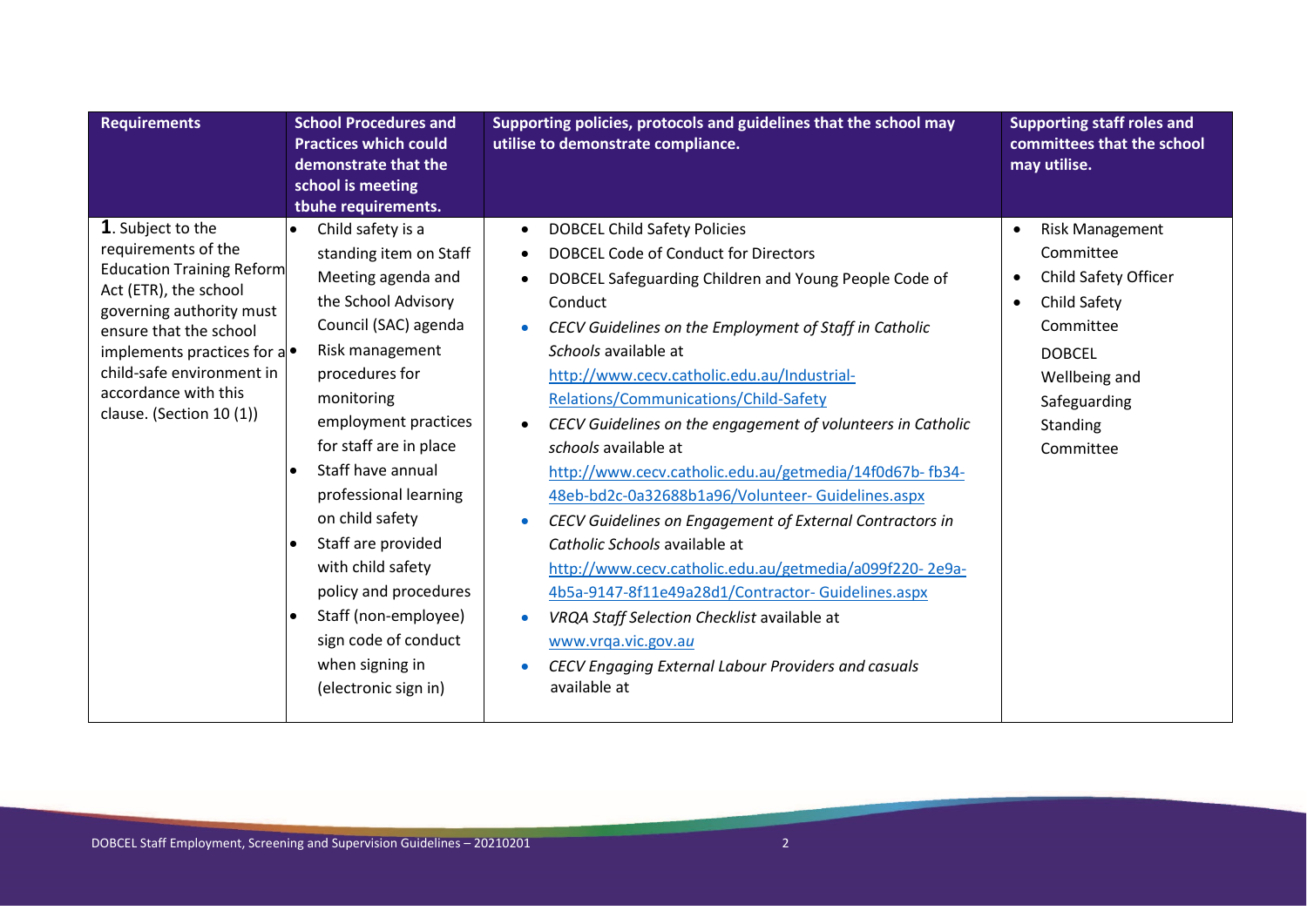| <b>Requirements</b>  | <b>School Procedures and</b>             | Supporting policies, protocols and guidelines that the school may | <b>Supporting staff roles and</b> |
|----------------------|------------------------------------------|-------------------------------------------------------------------|-----------------------------------|
|                      | <b>Practices which could</b>             | utilise to demonstrate compliance.                                | committees that the school        |
|                      | demonstrate that the                     |                                                                   | may utilise                       |
|                      | school is meeting the                    |                                                                   |                                   |
|                      | requirements.                            |                                                                   |                                   |
|                      | Staff (non-employee)<br>$\bullet$        | http://www.cecv.catholic.edu.au/Industrial-                       |                                   |
|                      | without a Working                        | Relations/Communications/Employee-Obligations                     |                                   |
|                      | with Children Check                      |                                                                   |                                   |
|                      | (WWCC) (single                           |                                                                   |                                   |
|                      | event) are                               |                                                                   |                                   |
|                      | supervised by a                          |                                                                   |                                   |
|                      | teacher at all times.                    |                                                                   |                                   |
|                      | Existing staff having<br>$\bullet$       |                                                                   |                                   |
|                      | ongoing professional                     |                                                                   |                                   |
|                      | development in the                       |                                                                   |                                   |
|                      | policy, procedures                       |                                                                   |                                   |
|                      | and practices for the                    |                                                                   |                                   |
|                      | <b>Child Safe Standards</b>              |                                                                   |                                   |
|                      | <b>Risk Assessment Plan</b><br>$\bullet$ |                                                                   |                                   |
|                      | developed for events                     |                                                                   |                                   |
|                      | such as fetes, camps,                    |                                                                   |                                   |
|                      | excursions.                              |                                                                   |                                   |
|                      | Schools maintains a<br>$\bullet$         |                                                                   |                                   |
|                      | Child safeguarding                       |                                                                   |                                   |
|                      | <b>School Risk</b>                       |                                                                   |                                   |
|                      | Register                                 |                                                                   |                                   |
| 2. Each employment   | Advertisements for<br>$\bullet$          | Information packages<br>$\bullet$                                 | School based<br>$\bullet$         |
| role or category of  | staff positions are                      | <b>Application Forms</b>                                          | <b>Interview Panel</b>            |
| employment roles for | to advise that the                       | Advertisement materials<br>$\bullet$                              |                                   |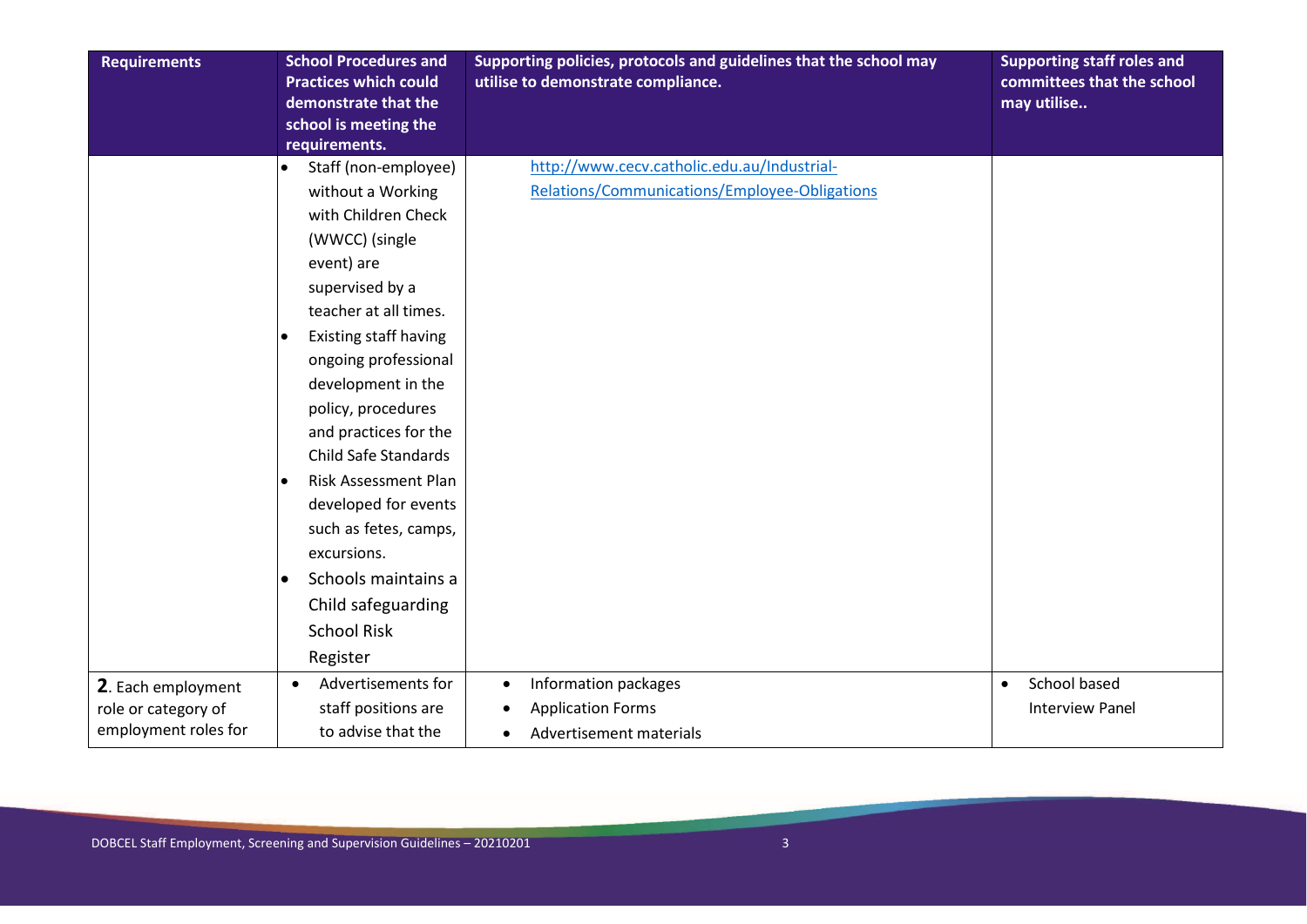| <b>Requirements</b>                                                                                                                                                                                                                                                                                                                                             | <b>School Procedures and</b><br><b>Practices which could</b><br>demonstrate that the<br>school is meeting the<br>requirements.                                                                                                                                                                                                                                                                                                                                | Supporting policies, protocols and guidelines that the school may<br>utilise to demonstrate compliance.                                                                             | <b>Supporting staff roles and</b><br>committees that the school<br>may utilise. |
|-----------------------------------------------------------------------------------------------------------------------------------------------------------------------------------------------------------------------------------------------------------------------------------------------------------------------------------------------------------------|---------------------------------------------------------------------------------------------------------------------------------------------------------------------------------------------------------------------------------------------------------------------------------------------------------------------------------------------------------------------------------------------------------------------------------------------------------------|-------------------------------------------------------------------------------------------------------------------------------------------------------------------------------------|---------------------------------------------------------------------------------|
| school staff that<br>involves child-connected<br>work must have a clear<br>statement that sets out:<br>a. the job's<br>requirements, duties<br>and responsibilities<br>regarding child safety;<br>and<br>b. the job occupant's<br>essential or relevant<br>qualifications,<br>experience, and<br>attributes in relation to<br>child safety.<br>(Section 10 (2)) | school is a child<br>safe school and<br>operates in line<br>with Ministerial<br>Order 870.<br>Information<br>package includes<br>role description<br>and child safety<br>policy and code of<br>conduct<br>Applicants must<br>$\bullet$<br>complete an<br>application form<br>which outlines<br>experience and<br>relevant<br>qualifications<br>All qualifications<br>$\bullet$<br>are checked<br>against a certified<br>copy of a<br>transcript of<br>results | CECV Guidelines on the Employment of Staff in Catholic<br>$\bullet$<br>Schools available at<br>http://www.cecv.catholic.edu.au/Industrial-<br>Relations/Communications/Child-Safety |                                                                                 |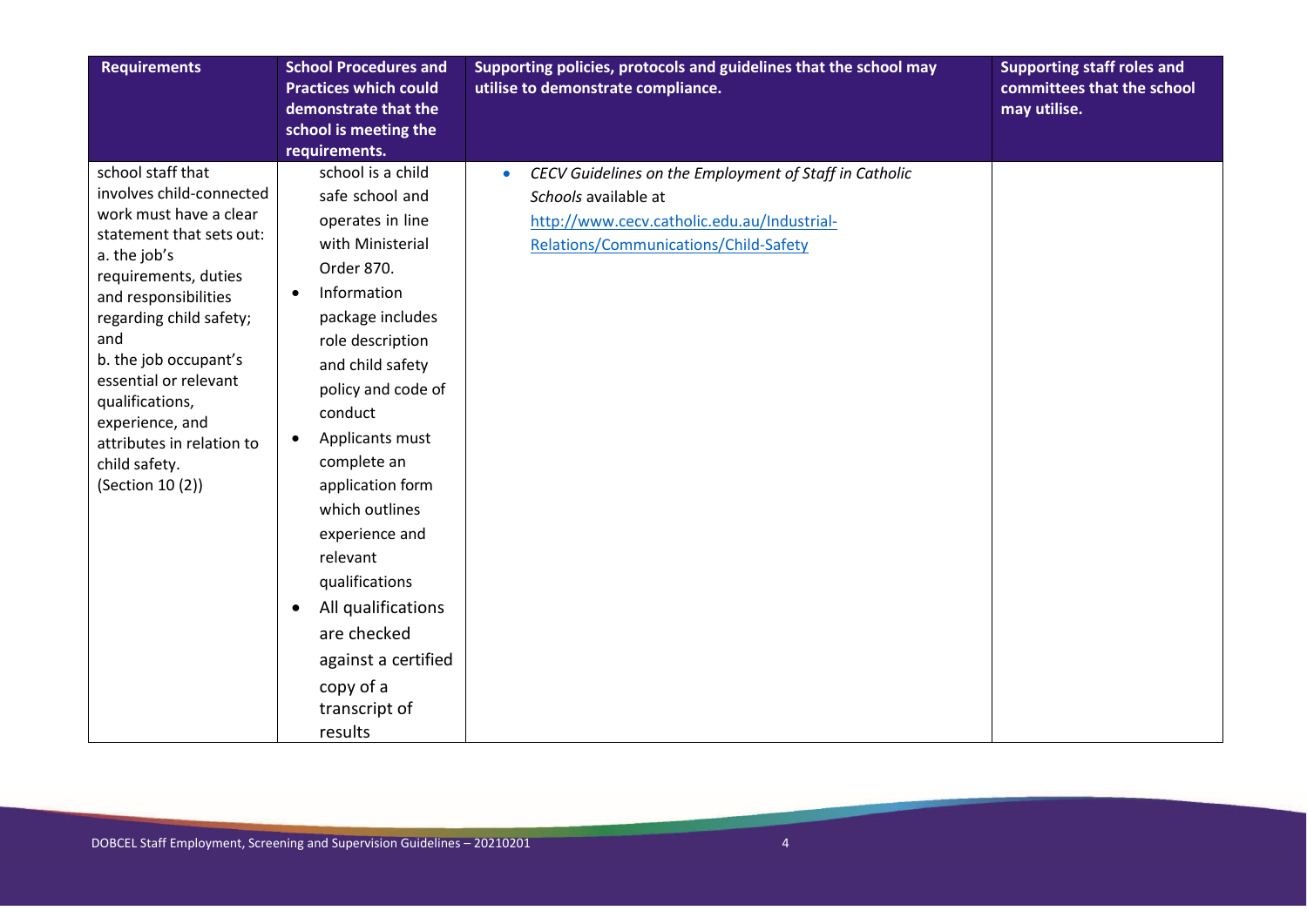| <b>Requirements</b>                                                                                                                                                                                                                                                                  | <b>School Procedures and</b><br><b>Practices which could</b><br>demonstrate that the<br>school is meeting the<br>requirements.                                                                                                    | Supporting policies, protocols and guidelines that the school may<br>utilise to demonstrate compliance.                                                                                                                                                                                                                                                                                                                                                                                                             | <b>Supporting staff roles and</b><br>committees that the school<br>may utilise |
|--------------------------------------------------------------------------------------------------------------------------------------------------------------------------------------------------------------------------------------------------------------------------------------|-----------------------------------------------------------------------------------------------------------------------------------------------------------------------------------------------------------------------------------|---------------------------------------------------------------------------------------------------------------------------------------------------------------------------------------------------------------------------------------------------------------------------------------------------------------------------------------------------------------------------------------------------------------------------------------------------------------------------------------------------------------------|--------------------------------------------------------------------------------|
| <b>3.</b> All applicants for jobs<br>that involve child-<br>connected work for the<br>school must be<br>informed about the<br>school's child safety<br>practices (including the<br>code of conduct).<br>(Section 10 (3))                                                             | Provided in<br>applicant package<br>Is stated during job<br>interview as part of<br>background brief<br>for the position                                                                                                          | DOBCEL Safeguarding Children and Young People Code of<br>$\bullet$<br>Conduct<br><b>School Vision and Mission statement</b><br>$\bullet$<br><b>DOBCEL School Child Safety Policy</b><br>$\bullet$                                                                                                                                                                                                                                                                                                                   | School based<br>$\bullet$<br><b>Interview Panel</b>                            |
| 4. In accordance with<br>any applicable legal<br>requirement or school<br>policy, the school must<br>make reasonable efforts<br>to gather, verify and<br>record the following<br>information about a<br>person whom it<br>proposes to engage to<br>perform child-<br>connected work: | Applicants must<br>provide current<br>Working with<br>Children Check<br>(WWCC) or<br>Victorian Institute<br>of Teaching (VIT)<br>registration. This is<br>checked against the<br>Victorian<br>Institution of<br>Teaching register | School is required to maintain a register which records WWCC<br>$\bullet$<br>and VIT for all staff.<br>School is required to retain a Staff File for employees which<br>$\bullet$<br>contains a copy of identity, qualifications, signed contract of<br>employment.<br>DOBCEL VIT and WWCC Procedures Guideline<br>$\bullet$<br>CECV Guidelines on the Employment of Staff in Catholic<br>$\bullet$<br>Schools available at<br>http://www.cecv.catholic.edu.au/Industrial-<br>Relations/Communications/Child-Safety | School staff responsible<br>$\bullet$<br>for staff recruitment.                |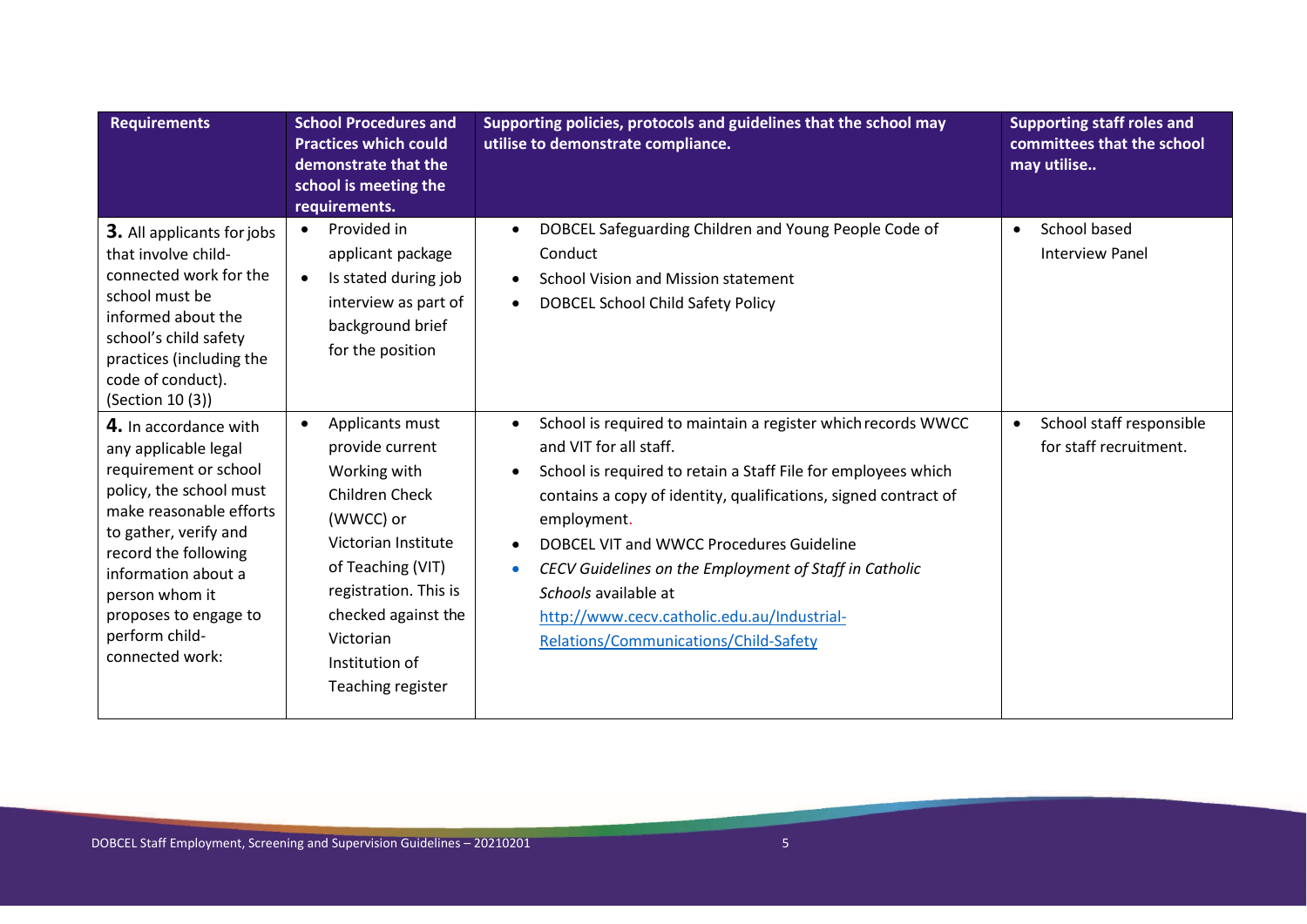| <b>Requirements</b>                                                                                                                                                                                                                                               | <b>School Procedures and</b><br><b>Practices which could</b><br>demonstrate that the<br>school is meeting the<br>requirements.                                                                                                                  | Supporting policies, protocols and guidelines that the school may<br>utilise to demonstrate compliance.                                                                             | <b>Supporting staff roles and</b><br>committees that the school<br>may utilise. |
|-------------------------------------------------------------------------------------------------------------------------------------------------------------------------------------------------------------------------------------------------------------------|-------------------------------------------------------------------------------------------------------------------------------------------------------------------------------------------------------------------------------------------------|-------------------------------------------------------------------------------------------------------------------------------------------------------------------------------------|---------------------------------------------------------------------------------|
| a. Working with<br>Children Check status,<br>or similar check;<br>b. proof of personal<br>identity and any<br>professional or<br>other qualifications.<br>c. the person's history of<br>work involving children.<br>(Section 10 (4))<br><b>5.</b> References that | Photo proof of<br>$\bullet$<br>identification<br>required e.g.<br>licence, passport or<br>other document.<br>Referee check to<br>verify work history-<br>information<br>recorded and kept<br>in applicants file<br>Reference check<br>$\bullet$ | Selection panel induction<br>$\bullet$                                                                                                                                              | School staff responsible for                                                    |
| address the person's<br>suitability for the job<br>and working in a child<br>environment.<br>(Section 10 (5))                                                                                                                                                     | with specific<br>questions regarding<br>the suitability to<br>work in child<br>environment<br>Reference check<br>$\bullet$<br>comments<br>recorded and kept<br>in applicant file                                                                | CECV Guidelines on the Employment of Staff in Catholic<br>$\bullet$<br>Schools available at<br>http://www.cecv.catholic.edu.au/Industrial-<br>Relations/Communications/Child-Safety | staff recruitment.<br>School based Interview<br>$\bullet$<br>Panel              |
| 6. The school need not<br>comply with the<br>requirements in Clause                                                                                                                                                                                               | Would apply to<br>$\bullet$<br>renewal of                                                                                                                                                                                                       | Administration Handbook- procedures for renewal of staff<br>$\bullet$<br>contracts                                                                                                  | School staff responsible for<br>$\bullet$<br>staff                              |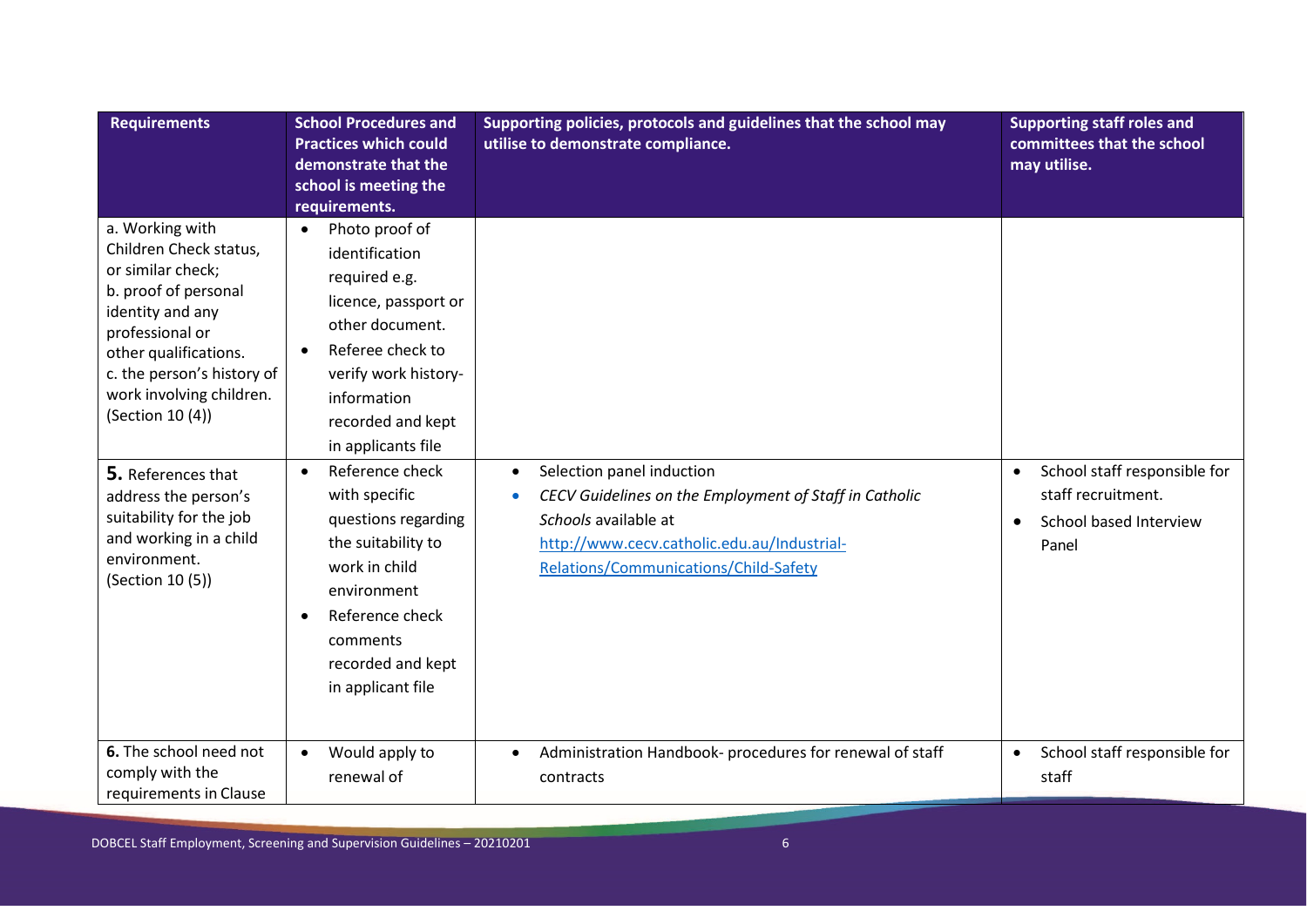| <b>Requirements</b>                                                                                                                                                                                                                                                                                                                                                                                                                   | <b>School Procedures and</b><br><b>Practices which could</b><br>demonstrate that the<br>school is meeting the<br>requirements.                                                                                                                                                       | Supporting policies, protocols and guidelines that the school may<br>utilise to demonstrate compliance.                                                       | <b>Supporting staff roles and</b><br>committees that the school<br>may utilise                                                             |
|---------------------------------------------------------------------------------------------------------------------------------------------------------------------------------------------------------------------------------------------------------------------------------------------------------------------------------------------------------------------------------------------------------------------------------------|--------------------------------------------------------------------------------------------------------------------------------------------------------------------------------------------------------------------------------------------------------------------------------------|---------------------------------------------------------------------------------------------------------------------------------------------------------------|--------------------------------------------------------------------------------------------------------------------------------------------|
| 10(4) if it has already<br>made reasonable efforts<br>to gather, verify and<br>record the information<br>set out in Clauses<br>$10(4)(a)$ to $10(4)(d)$<br>about a particular<br>individual within the<br>previous 12 months<br>(Section 10 (6))                                                                                                                                                                                      | contracts of<br>existing staff<br>All existing staff<br>$\bullet$<br>have provided a<br>copy of their<br>drivers licence or<br>passport.                                                                                                                                             |                                                                                                                                                               | recruitment or staff files.                                                                                                                |
| 7. The school must<br>ensure that appropriate<br>supervision or support<br>arrangements are in<br>place in relation to:<br>a. the induction of new<br>school staff into the<br>school's policies, codes,<br>practices, and<br>procedures governing<br>child safety and child-<br>connected work; and<br>b. monitoring and<br>assessing a job<br>occupant's continuing<br>suitability for child-<br>connected work<br>(Section 10 (7)) | Employee induction<br>$\bullet$<br>program is<br>developed,<br>implemented, and<br>maintained with an<br>appointed staff<br>member to<br>facilitate.<br>Each new<br>$\bullet$<br>employee is<br>appointed a<br>mentor.<br>All employees<br>$\bullet$<br>engage in<br>performance and | <b>Staff Handbook</b><br>$\bullet$<br><b>School Professional Learning Policy</b><br>٠<br>Annual Review Meeting Template (or other school approved<br>process) | School staff member<br>$\bullet$<br>responsible for<br>induction and<br>mentors.<br>School staff who lead<br><b>Annual Review Meetings</b> |